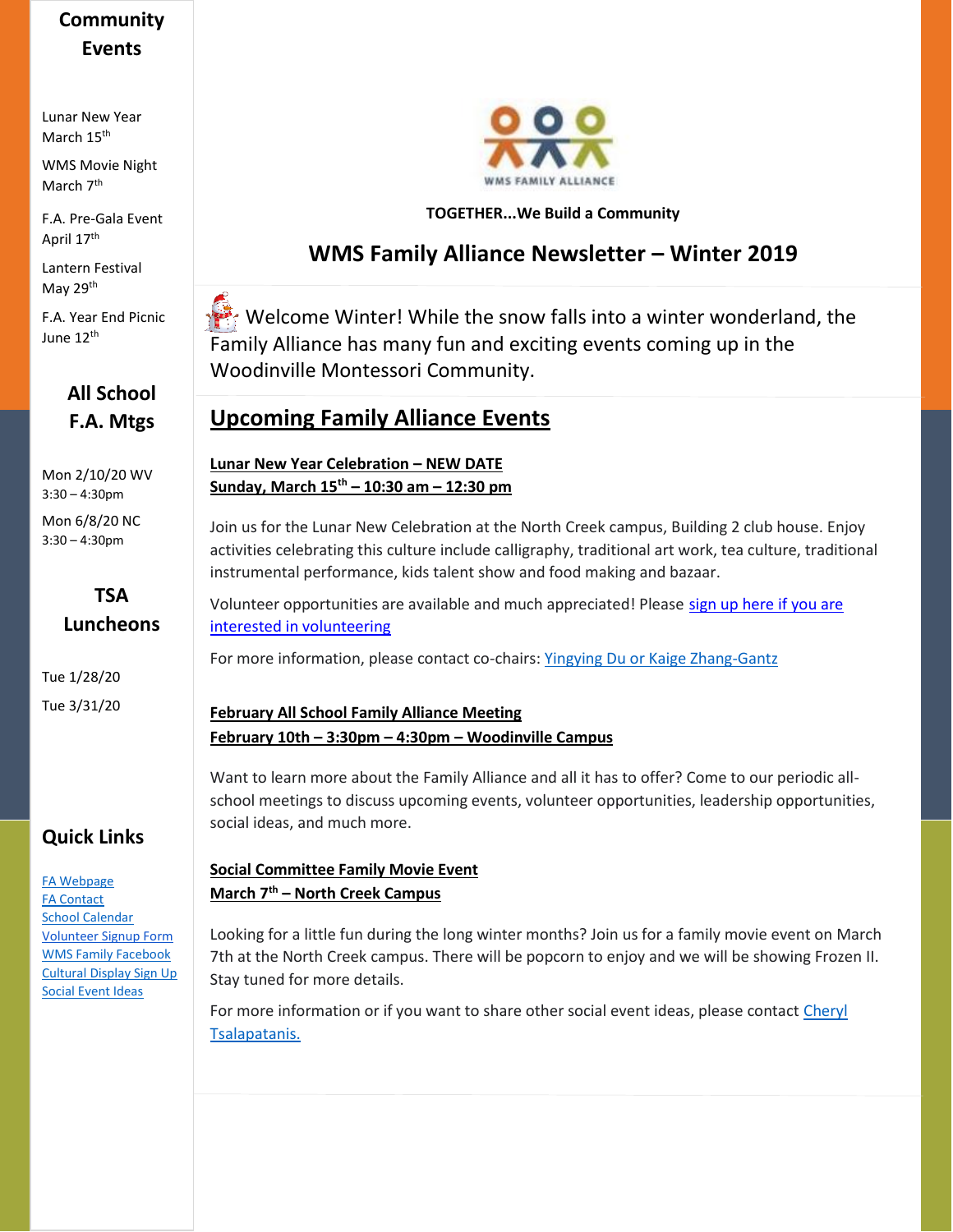## **Community Events**

Lunar New Year March 15<sup>th</sup>

WMS Movie Night March 7<sup>th</sup>

F.A. Pre-Gala Event April 17<sup>th</sup>

Lantern Festival May 29th

F.A. Year End Picnic June 12th

# **All School F.A. Mtgs**

Mon 2/10/20 WV 3:30 – 4:30pm

Mon 6/8/20 NC 3:30 – 4:30pm

### **TSA Luncheons**

Tue 1/28/20 Tue 3/31/20

## **Quick Links**

[FA Webpage](https://www.woodinvillemontessori.org/wms-families/fa-committees/) [FA Contact](mailto:fa@woodinvillemontessori.org?subject=FAC%20Contact) [School Calendar](https://www.woodinvillemontessori.org/calendar/) [Volunteer Signup Form](https://forms.gle/FaUat2abBxh9difw7) [WMS Family Facebook](https://www.facebook.com/groups/130215807626550/) [Cultural Display Sign Up](https://www.signupgenius.com/go/4090545aca72daaff2-wmscultural) [Social Event Ideas](mailto:fa@woodinvillemontessori.org;%20cheryltsalapatanis@yahoo.com?subject=Social%20Ideas)

# **Community Reminders**

#### **Share your culture with the WMS community!**

WMS Family Alliance would like to invite all families to share their culture and traditions with the community! If you are interested, [pick a month from the list at this link](http://clickthrough.mysecurelinks.net/wf/click?upn=61Px4T1d3wXWL6uqCZBuXjuIbtI0My4-2FAffs5wahsyZHungnQYR4nCyDc2-2FlI-2FlxUM6G8WrzEcwhU6GHBl520RympefOFNA5n9s5rpczZAk-3D_LodvkxbCWGhx04010xC-2Bw0gvcg62Lj3dnTHgquPCg9zTVMyFLTbmWuEZOQEb1Fn59JeBUq837l6OMZ9IutCDcEMVpSUdmw-2FNUTTRHGmsLslfluZYorRi6u9PVUa6xn9wXYxDrov2NkBRmsJC4dHoTWfa8Djdo5i-2FiTi2Q-2BYfEWrKgTcp1O0hQA7DFacj3SCzevz6Wk8PUy-2B9brcl7mO7ZexLjyTZnsHLewilIjf8z-2B9zqe0WTLGFXz4AYV4FfByM70HvyYopFTW4iIuO793ANWoPf4tMiFdNOrVBrwFInDRCGLRL1vcCVnVgrPFbgUuwWi12uNezO5p79PgVcgsC3CYeyPuN7ylqaI33oTsDI3GPEh0wOzyQWtsgxFtHOB-2Bbdr3A64-2BQIjm9r5XTu1e11GsLWcT1FDg-2BoQHq-2FH70DFk-3D) to set up a display for two weeks at each campus. Ideas and content are to be discussed with the school administration. Additionally, if there is a theme already chosen for a month, we are welcoming additional content from other families.

For interest, please contact the [FAC executive committee.](mailto:fa@woodinvillemontessori.org?subject=Cultural%20Display)

- \* For interest with assisting in February for Black History Month, please contact [Labiba Khan](mailto:lkhan@woodinvillemontessori.org;fa@woodinvillemontessori.org?subject=Cultural%20Display)
- \* For interest with assisting in March for Navruz, please contac[t Amaan](mailto:jessicafelt@icloud.com;%20fa@woodinvilemontessori.org) Kassamali
- \* For interest with assisting in April for Passover, please contact [Jessica Felt](mailto:jessicafelt@icloud.com;%20fa@woodinvilemontessori.org)

#### **Family Alliance 2020-21 Committee Chairs/Leadership Members Needed**

Looking to be more involved at WMS in a fun and exciting manner? Consider joining the Family Alliance Leadership team. Family Alliance is the link connecting all families so that we may also feel the joined synergy and community of WMS.

- \* There are a number of open positions for the 2020-21 school year including the executive committee, event specific leads and topic chairs
- To learn more information or discuss interest, please email[: FAC Leadership Interest](mailto:FAC%20executive%20committee?subject=2020-2021%20FAC%20Leadership%20Info)

#### **Logging Volunteer Hours**

#### **Every volunteer hour you put in helps our school**

#### **Directions: Now log service hours in ParentsWeb**

- 1. Sign into [ParentsWeb](https://nam05.safelinks.protection.outlook.com/?url=https%3A%2F%2Fwms-wa.client.renweb.com%2Fpwr%2F&data=02%7C01%7C%7C6384971794c044f5d8ba08d6eb879a55%7C84df9e7fe9f640afb435aaaaaaaaaaaa%7C1%7C0%7C636955364971516333&sdata=eqZJQlF7WCLzVf%2BbceIDW%2Fax0aiJceZBiKJ7oweQa3U%3D&reserved=0)
- 2. On your account, find Family on the left sidebar, expand the arrow to Family Home and click on Family Home.
- 3. On the Family Home screen, the service hours module will be the **center top** panel on your screen.
	- a. You may see a dropdown above the module to select your name or your partner's name, if you wish to specifically credit the service hours.
- 4. Click "Add+" on the upper right of the module.
- 5. Choose a description of your service from the dropdown. (If you are unsure, choose "Other.")
	- a. "Verified by" can be the person in charge of the task, or Laureen Ng, development director or leave it blank. Then save the entry.
	- b. A tip: to record more than one occasion of service hours, save and return to the previous "enter volunteer hours" page. Otherwise, you will be editing—and over-writing—the current entry.
- 6. Contact [Claire](mailto:ctuohymorgan@woodinvillemontessori.org) with any issues or questions about recording your volunteer hours this way.

If you have any feedback regarding the logging system, [please let Laureen Ng know.](mailto:%20lng@woodinvillemontessori.org?subject=Request%20for%20Volunteer%20Training) Please don't forget to also find out if your company has volunteer match!

#### **Woodinville Montessori School Family Facebook Page**

Looking for a way to connect with other WMS Families? Come join the private WMS Family Facebook group to plan outings, share upcoming events, and promote our sense of community. To join the group, pl[ease email Claire, ctuohymorgan@woodinvillemontess](https://www.facebook.com/groups/130215807626550/)[ori.org, and](mailto:ctuohymorgan@woodinvillemontessori.org) she will invite you.